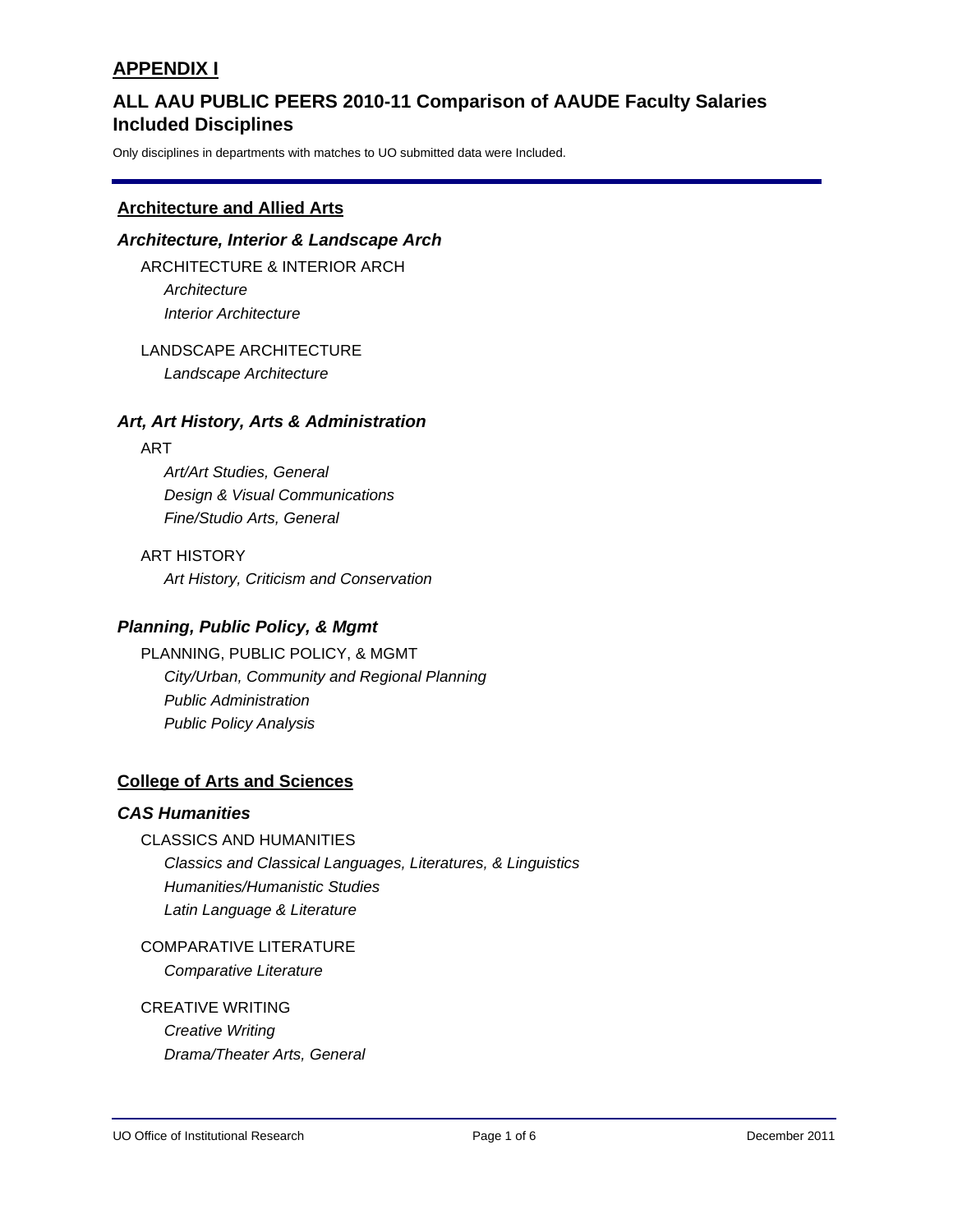# **Included Disciplines ALL AAU PUBLIC PEERS 2010-11 Comparison of AAUDE Faculty Salaries**

Only disciplines in departments with matches to UO submitted data were Included.

### EAST ASIAN LANGUAGES & LITERATURE

*Chinese Language & Literature East Asian Languages, Literatures, & Linguistics, General East Asian Languages, Literatures, & Linguistics, Other*

#### ENGLISH

*English English Composition*

#### GERMAN & SCANDINAVIAN

*German Language & Literature German Languages, Literatures, & Linguistics, General Scandinavian Languages, Literatures, & Linguistics*

### **LINGUISTICS**

*Linguistics*

# PHILOSOPHY

*Philosophy*

#### RELIGIOUS STUDIES

*Religion/Religious Studies*

#### ROMANCE LANGUAGES

*French Language & Literature Italian Language & Literature Romance Languages, Literatures, & Linguistics, General Romance Languages, Literatures, & Linguistics, Other Spanish Language & Literature*

#### THEATRE ARTS

*Drama/Theater Arts, General*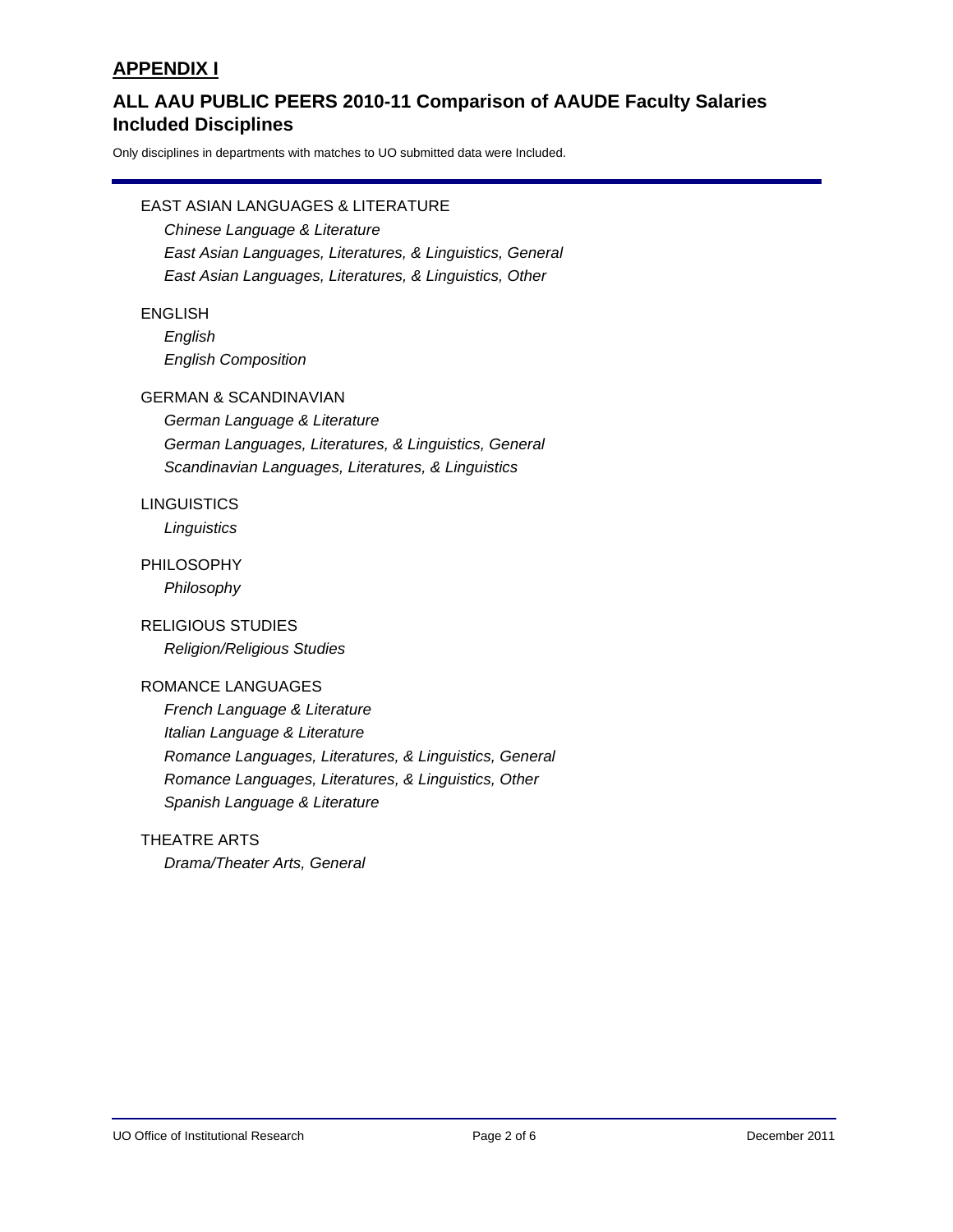# **Included Disciplines ALL AAU PUBLIC PEERS 2010-11 Comparison of AAUDE Faculty Salaries**

Only disciplines in departments with matches to UO submitted data were Included.

## *CAS Natural Sciences*

#### **BIOLOGY**

*Biochemistry Biology, General Botany/Plant Biology Ecology Marine Biology & Biological Oceanography Microbiology, General Molecular Biology Neuroscience Zoology, General*

#### **CHEMISTRY**

*Biochemistry Chemistry, General*

#### COMPUTER & INFORMATION SCIENCE

*Computer Programming/Programmer, General Computer Science Information Technology*

#### GEOLOGICAL SCIENCES

*Geology*

#### HUMAN PHYSIOLOGY

*Anatomy Exercise Physiology Kineseology and Exercise Science Physiology, General*

### MATHEMATICS

*Mathematics, General Statistics, General*

#### PHYSICS

*Astronomy Astrophysics Optics/Optical Sciences Physics, General*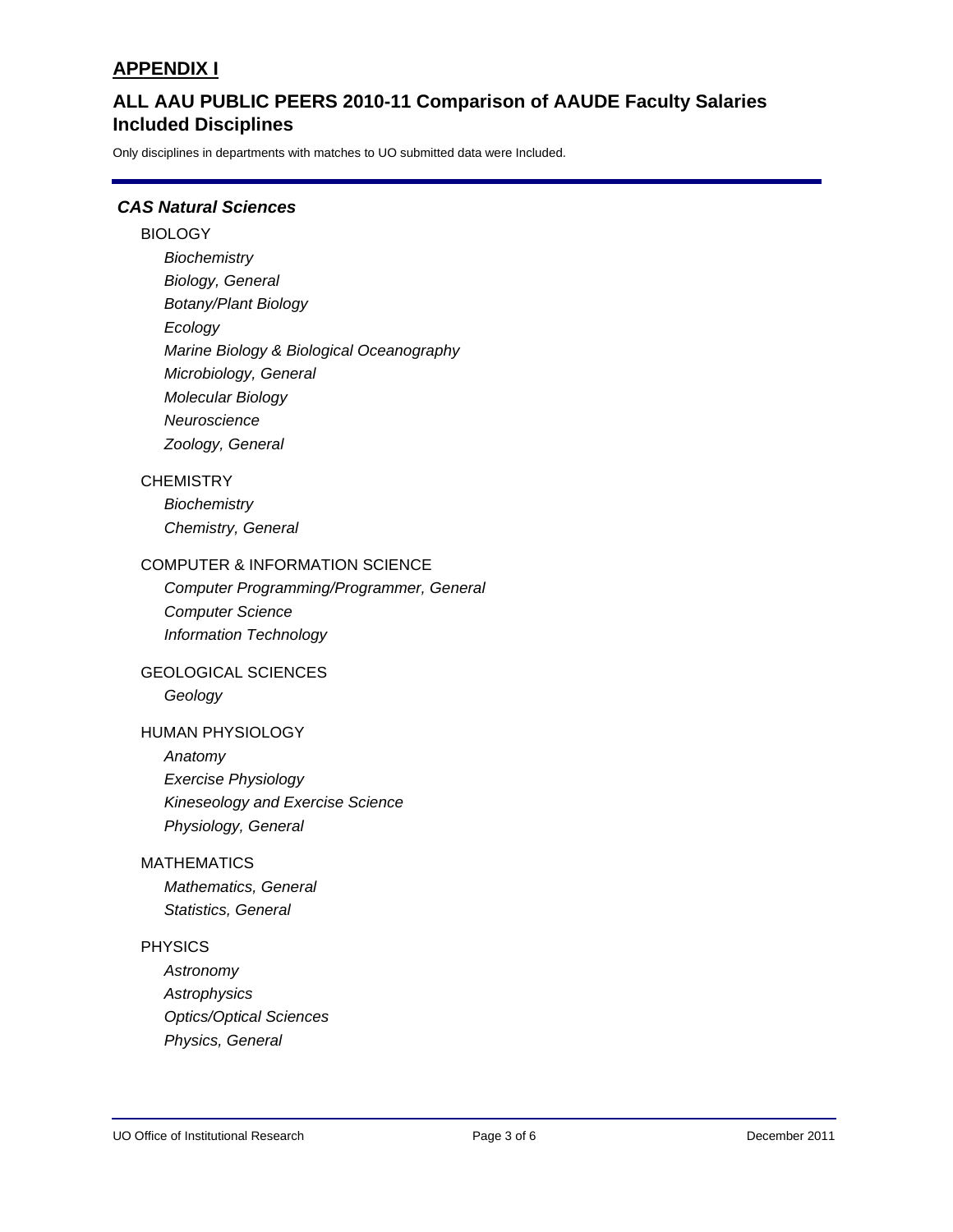# **Included Disciplines ALL AAU PUBLIC PEERS 2010-11 Comparison of AAUDE Faculty Salaries**

Only disciplines in departments with matches to UO submitted data were Included.

#### **PSYCHOLOGY**

*Developmental & Child Psychology Neuroscience Psychology, General*

#### *CAS Social Sciences*

ANTHROPOLOGY *Anthropology*

ECONOMICS *Economics, General*

# ENVIRONMENTAL STUDIES *Environmental Studies*

# ETHNIC AND ASIAN STUDIES

*Afro-American (Black) Studies American Indian/Native American Studies Asian Studies/Civilization Asian-American Studies Ethnic, Cultural Minority, and Gender Studies, Other Hispanic-American Studies*

### **GEOGRAPHY**

*Geography*

#### **HISTORY**

*Asian History European History History, General*

## INTERNATIONAL STUDIES

*Area Studies, Other International Relations and Affairs International/Global Studies*

### POLITICAL SCIENCE

*Political Science and Government, General*

#### **SOCIOLOGY**

*Sociology*

UO Office of Institutional Research Page 4 of 6 December 2011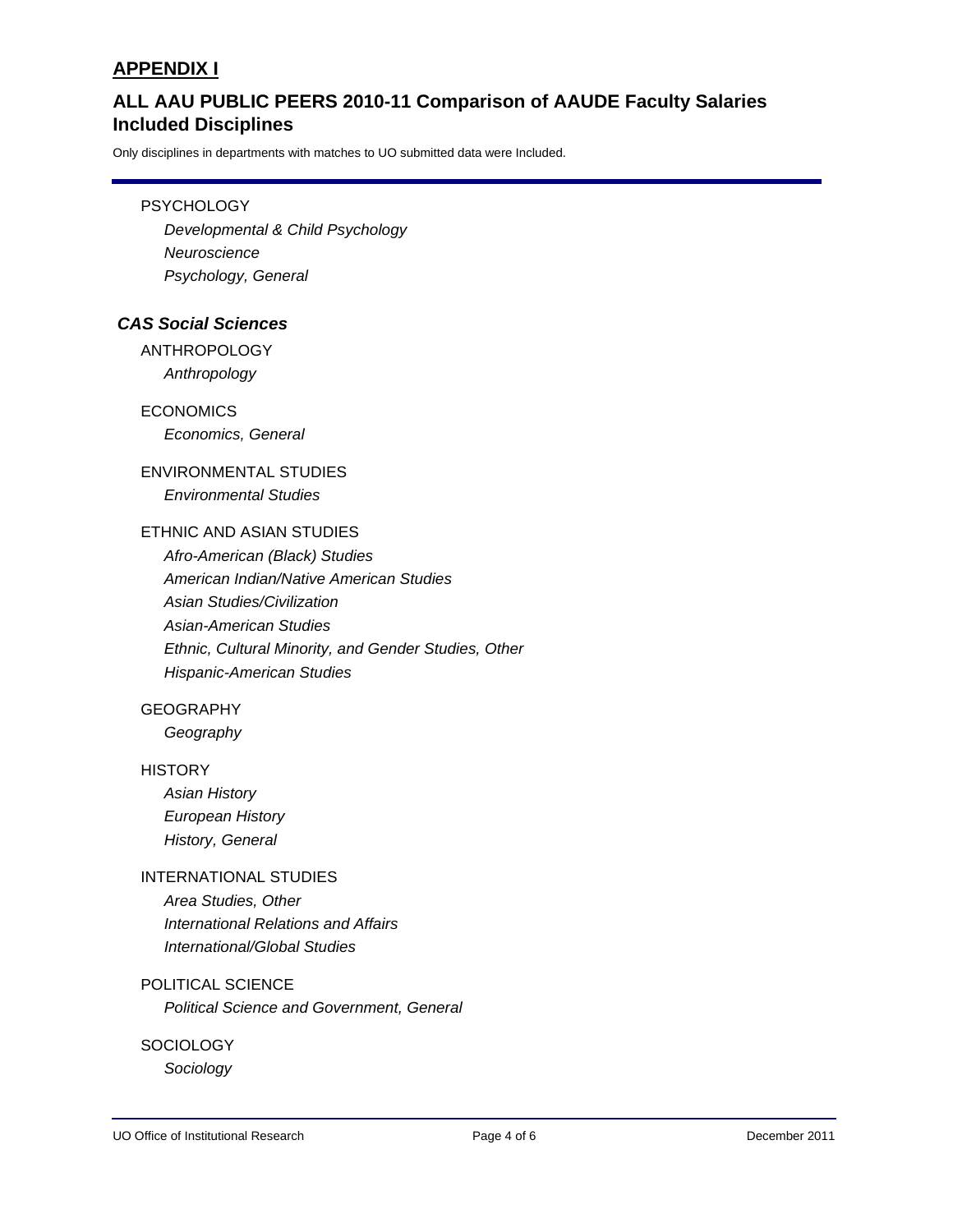# **Included Disciplines ALL AAU PUBLIC PEERS 2010-11 Comparison of AAUDE Faculty Salaries**

Only disciplines in departments with matches to UO submitted data were Included.

WOMEN'S & GENDER STUDIES *Women's Studies*

# **College of Education**

#### COUNSELING PSYCHOLOGY & HUMAN SERVICES

*Counseling Psychology Educational Psychology Individual & Family Development Studies, General*

EDUCATIONAL LEADERSHIP *Education Leadership & Administration, General*

#### SPECIAL EDUCATION

*Audiology/Audiologist & Hearing Sciences Communication Disorders, General School Psychology Special Education & Teaching, General Speech Pathology and Audiology*

# TEACHER EDUCATION

*Curriculum and Instruction Education, General Secondary Education & Teaching Teacher Education, Multiple Levels*

## **Lundquist College of Business**

#### BUSINESS ADMINISTRATION

*Accounting Business Administration, Management & Operations Business/Commerce, General Finance, General Human Resource Management/Personnel Administration, General Management Science, General Marketing, Other Marketing/Marketing Management, General*